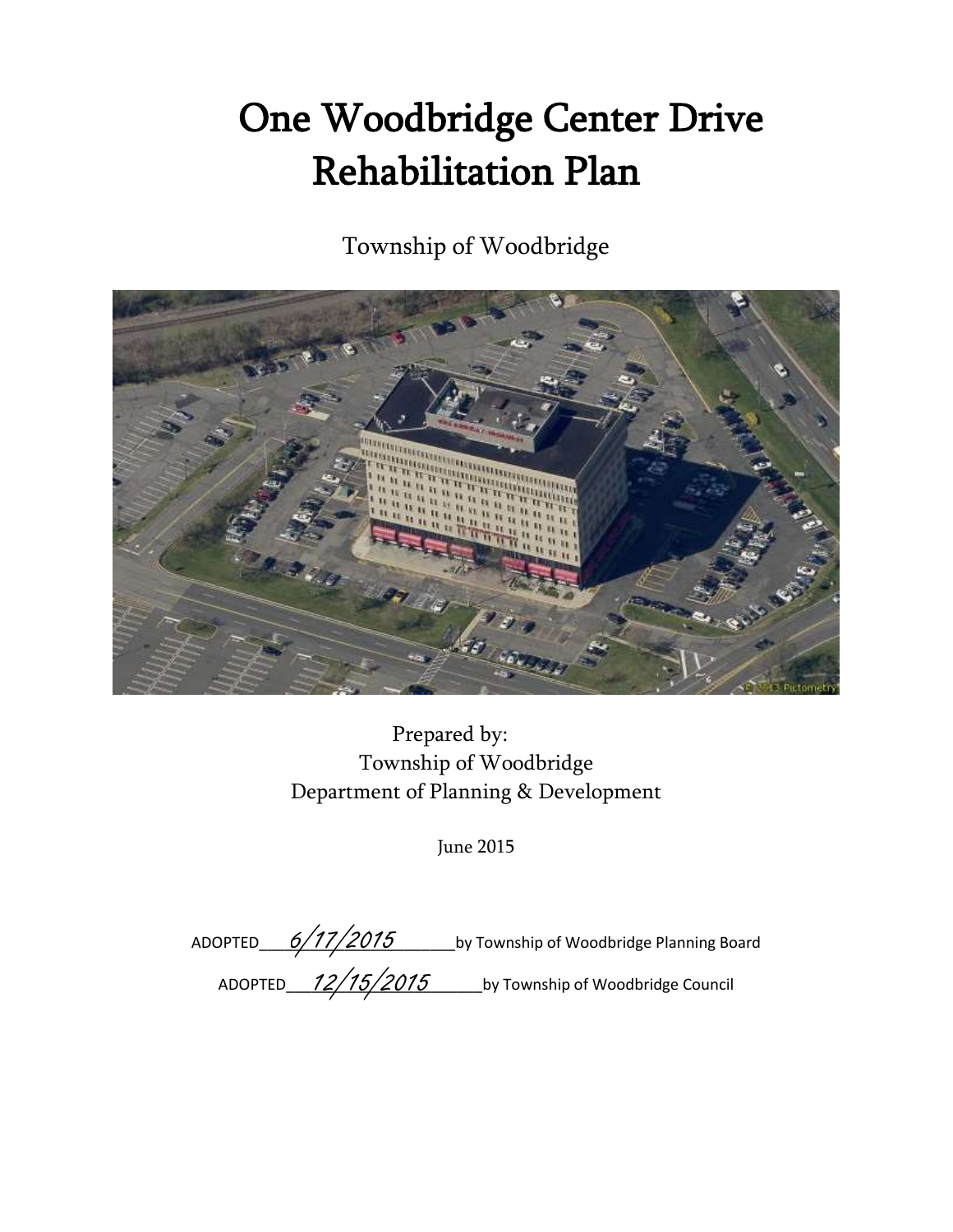# One Woodbridge Center Drive Rehabilitation Plan

Block 280.01, Lot 11 Qualifiers: C0001, C0002, C0003

Township of Woodbridge

Prepared by Woodbridge Township Department of Planning & Development

> Marta E. Lefsky, A.I.C.P., P.P. License No. 05177

\_\_\_\_\_\_\_\_\_\_\_\_\_\_\_\_\_\_\_\_\_\_\_\_\_\_\_\_\_\_\_

Eric Griffith, A.I.C.P., P.P. License No. 33LI00622200

\_\_\_\_\_\_\_\_\_\_\_\_\_\_\_\_\_\_\_\_\_\_\_\_\_\_\_\_\_\_

Chris Kesici, A.I.C.P., P.P. License No. 33LI00618600

\_\_\_\_\_\_\_\_\_\_\_\_\_\_\_\_\_\_\_\_\_\_\_\_\_\_\_\_\_\_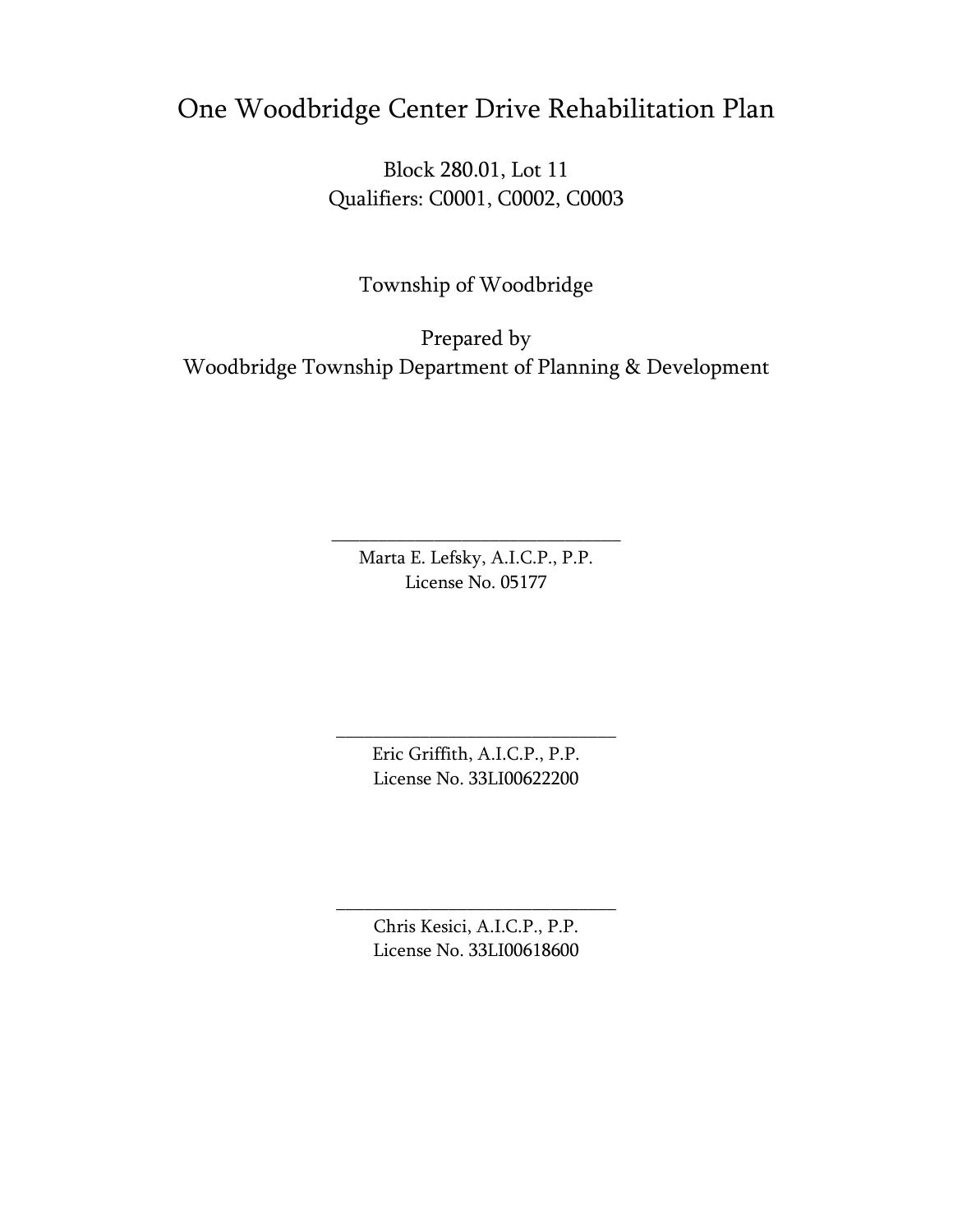# TABLE OF CONTENTS

| ONE WOODBRIDGE CENTER DRIVE REHABILITATION AREA AERIAL MAP3  |  |
|--------------------------------------------------------------|--|
|                                                              |  |
| ONE WOODBRIDGE CENTER DRIVE REHABILITATION AREA ZONING MAP 5 |  |
|                                                              |  |
|                                                              |  |
| RELATIONSHIP OF PLAN TO THE TOWNSHIP LAND DEVELOPMENT        |  |
|                                                              |  |
|                                                              |  |
|                                                              |  |
|                                                              |  |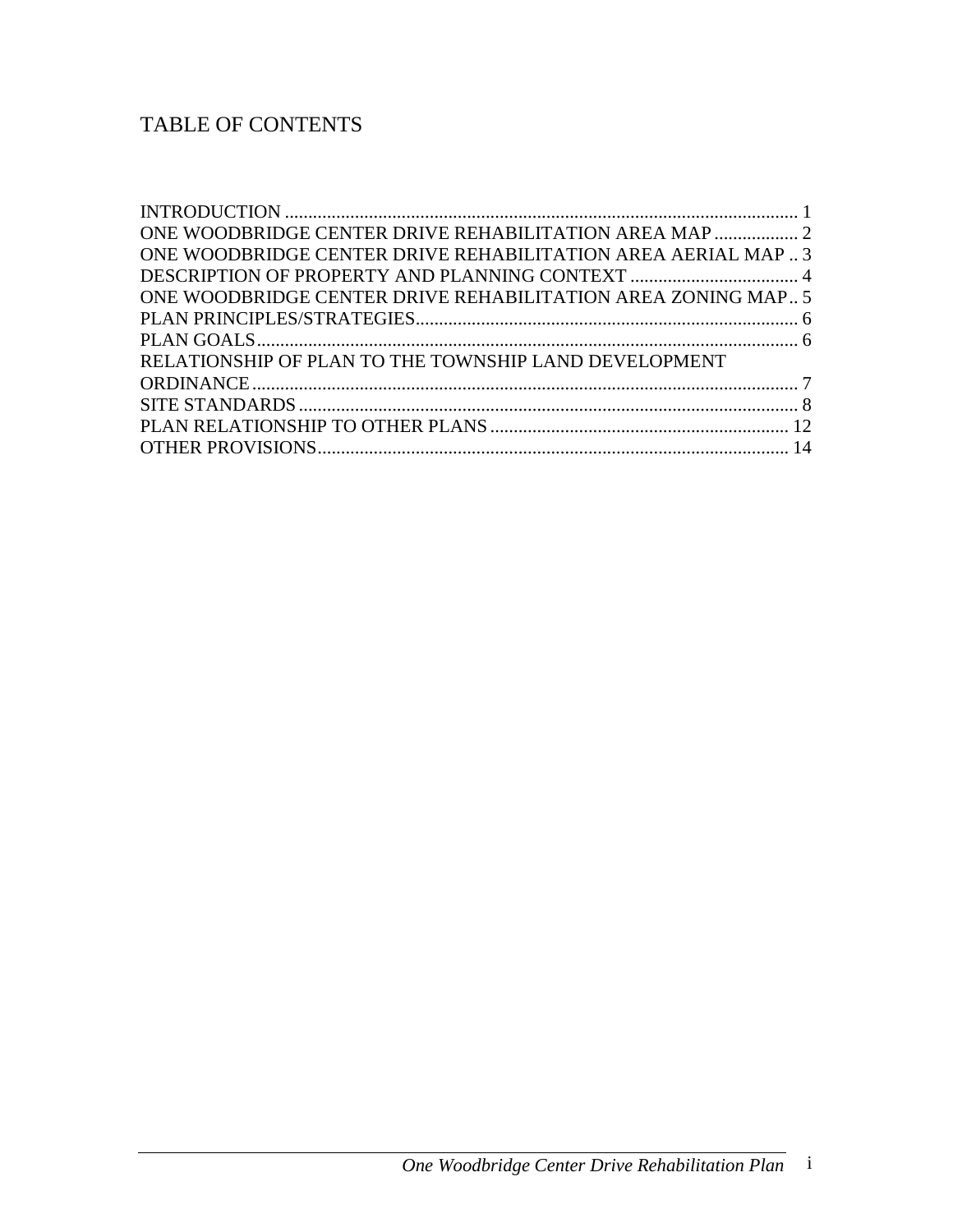#### <span id="page-3-0"></span>**INTRODUCTION**

This One Woodbridge Center Rehabilitation Plan presents an opportunity to comprehensively improve the Jewelry Exchange site along Woodbridge Center Drive and US Route 9 in the Woodbridge Proper section of Woodbridge Township into a mixed-use building with residential and commercial units. The purpose of this plan is to: (1) rehabilitate an aging building and site, (2) permit residential uses in an appropriate commercial setting, and (3) to apply State and Township planning principles for compact, dense development where appropriate.

The rehabilitation area consists of one parcel: Block 280.01, Lot 11, with three (3) ownership Qualifiers: C0001, C0002, and C0003. The site is located on a commercial highway area and is bounded by a freight railroad line to the north, Woodbridge Center Mall to the south and west, and US Route 9 to the east.

On September 21, 2010, the Municipal Council designated all of Woodbridge Township as an "area in need of Rehabilitation" under the New Jersey Redevelopment and Housing Law (NJSA 40A:12A-1 et seq.). Under the statute, Rehabilitation is defined as "an undertaking, by means of extensive repair, reconstruction or renovation of existing structures with or without the introduction of new construction or the enlargement of existing structures, in any area that has been determined to be in need of rehabilitation or redevelopment, to eliminate substandard structural or housing conditions and arrest the deterioration of that area." This Rehabilitation Plan constitutes a redevelopment plan by statute and is prepared in accordance with NJSA 40A:12A-7 which states that "no redevelopment projects shall be undertaken or carried out except in accordance with a Redevelopment Plan adopted by ordinance of the municipal governing body."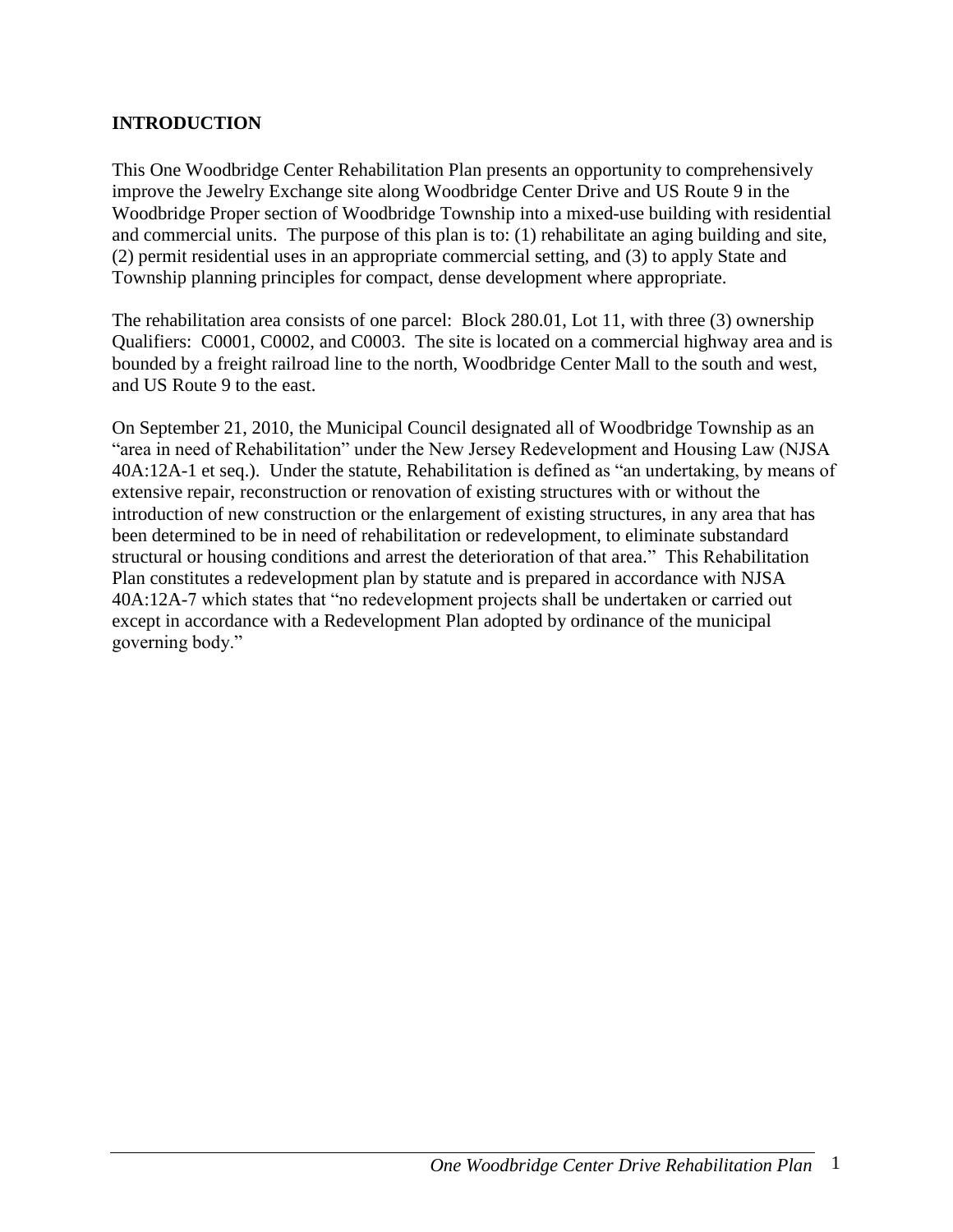<span id="page-4-0"></span>

**ONE WOODBRIDGE CENTER DRIVE REHABILITATION AREA MAP**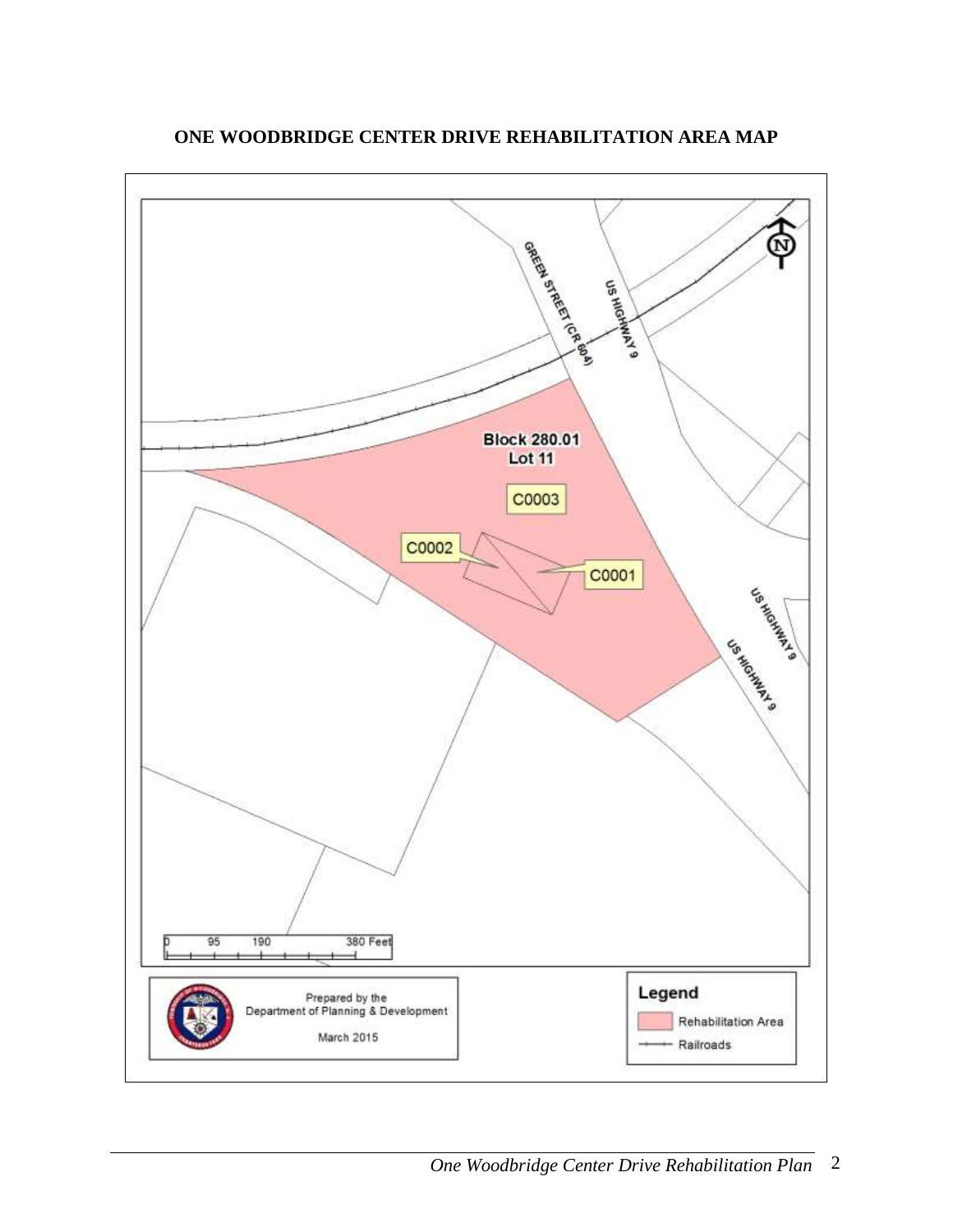

# <span id="page-5-0"></span>**ONE WOODBRIDGE CENTER DRIVE REHABILITATION AREA AERIAL MAP**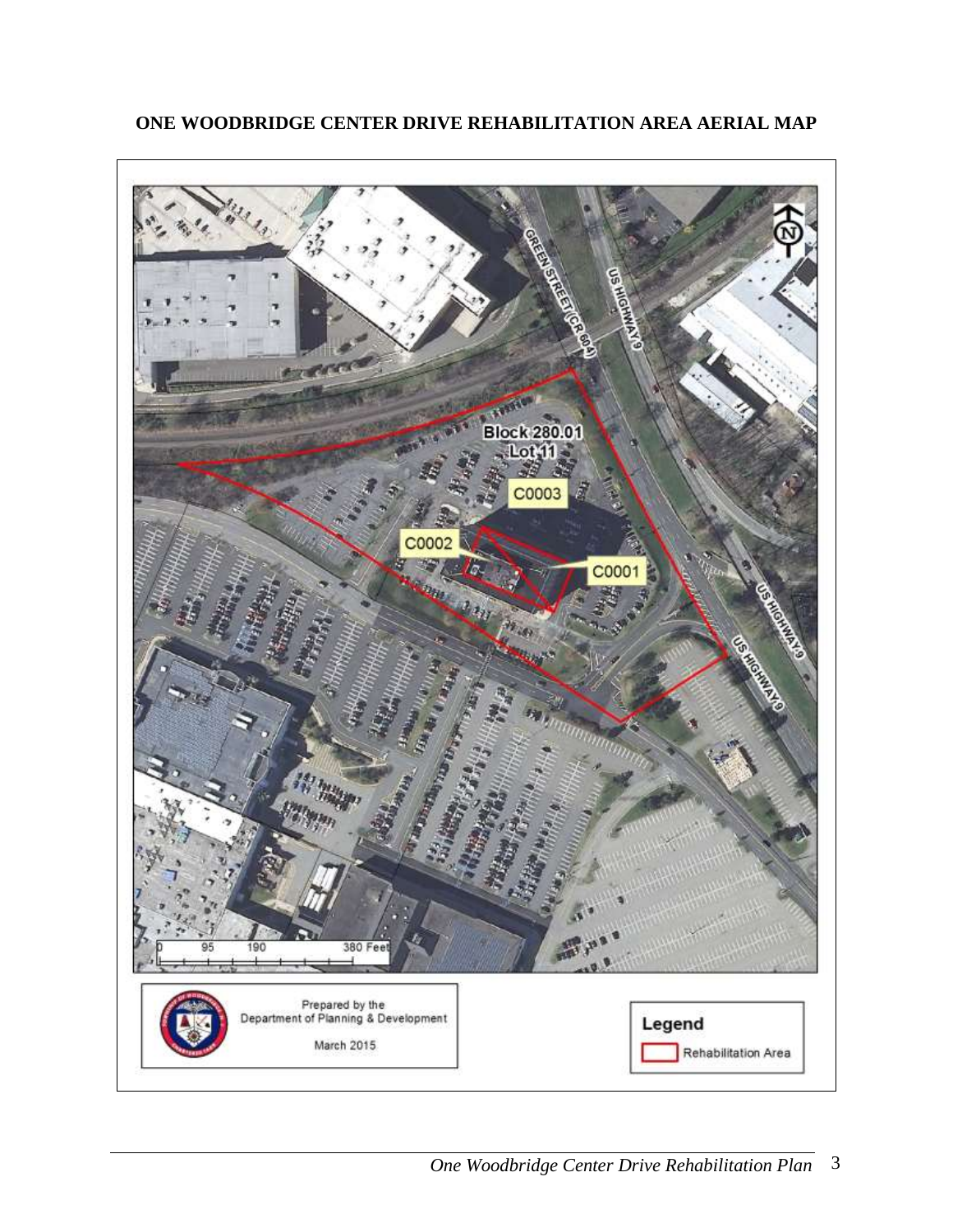# <span id="page-6-0"></span>**DESCRIPTION OF PROPERTY AND PLANNING CONTEXT**

#### *Area and Location*

This Rehabilitation Plan area consists of one parcel: Block 280.01, Lot 11. This site has access from US Route 9 and from Woodbridge Center Mall. The site is approximately seven (7) acres and is currently the "Jewelry Exchange" building, a nine-story commercial building with retail and office uses.

The property is located within a highway business district and is located within the ring road of a regional shopping center, Woodbridge Center and a freight railroad line. Land uses in this area of Woodbridge Proper are primarily highway commercial. Downtown Woodbridge and the Woodbridge Train Station are located approximately one mile from the site.

#### **AFFORDABLE HOUSING**

Any construction of new housing units presents an opportunity to contribute to the Township's affordable housing stock and must be provided in accordance with the relevant case law, statutes and regulations in effect at the time of an approval for development of the property.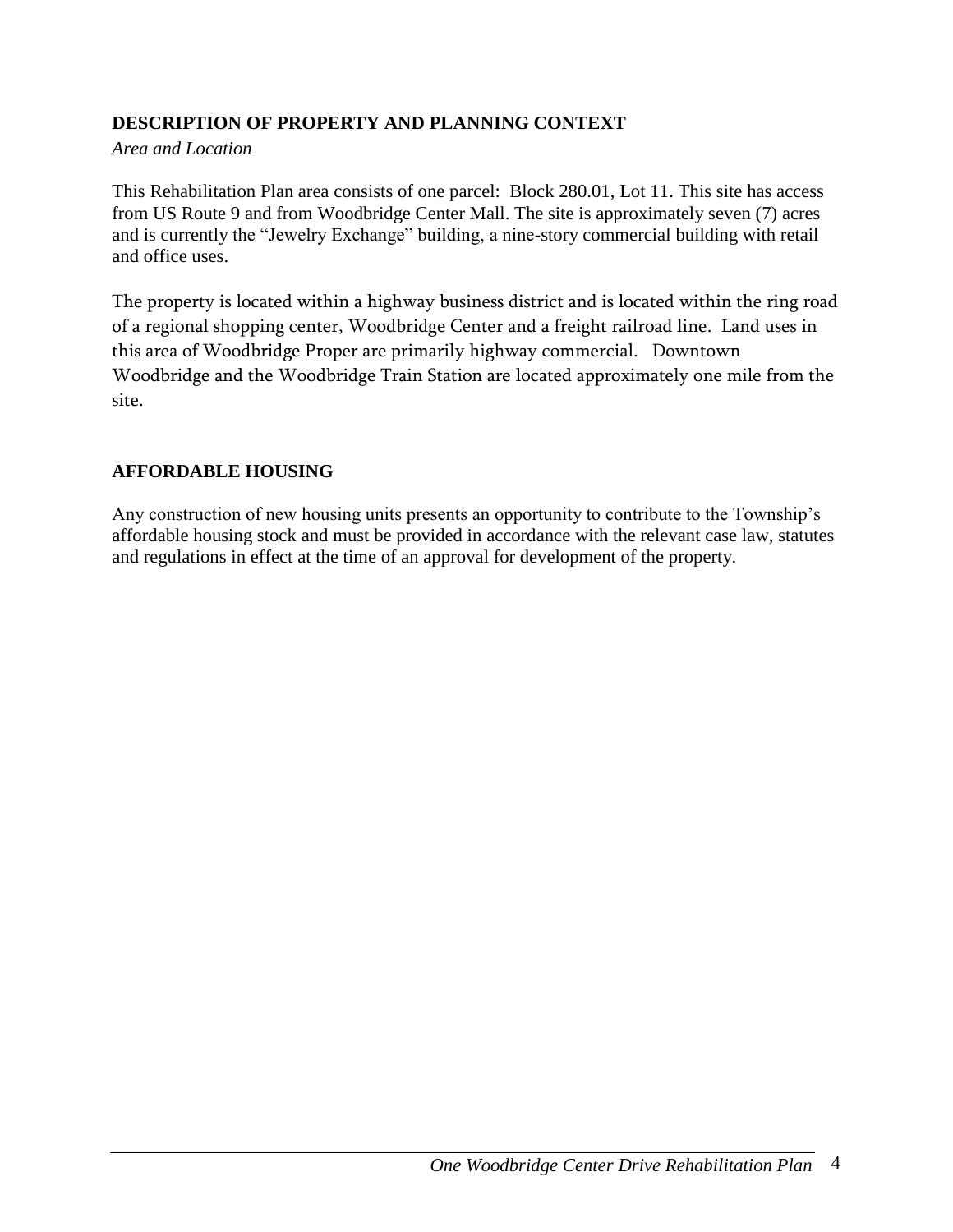<span id="page-7-0"></span>

**ONE WOODBRIDGE CENTER DRIVE REHABILITATION AREA ZONING MAP**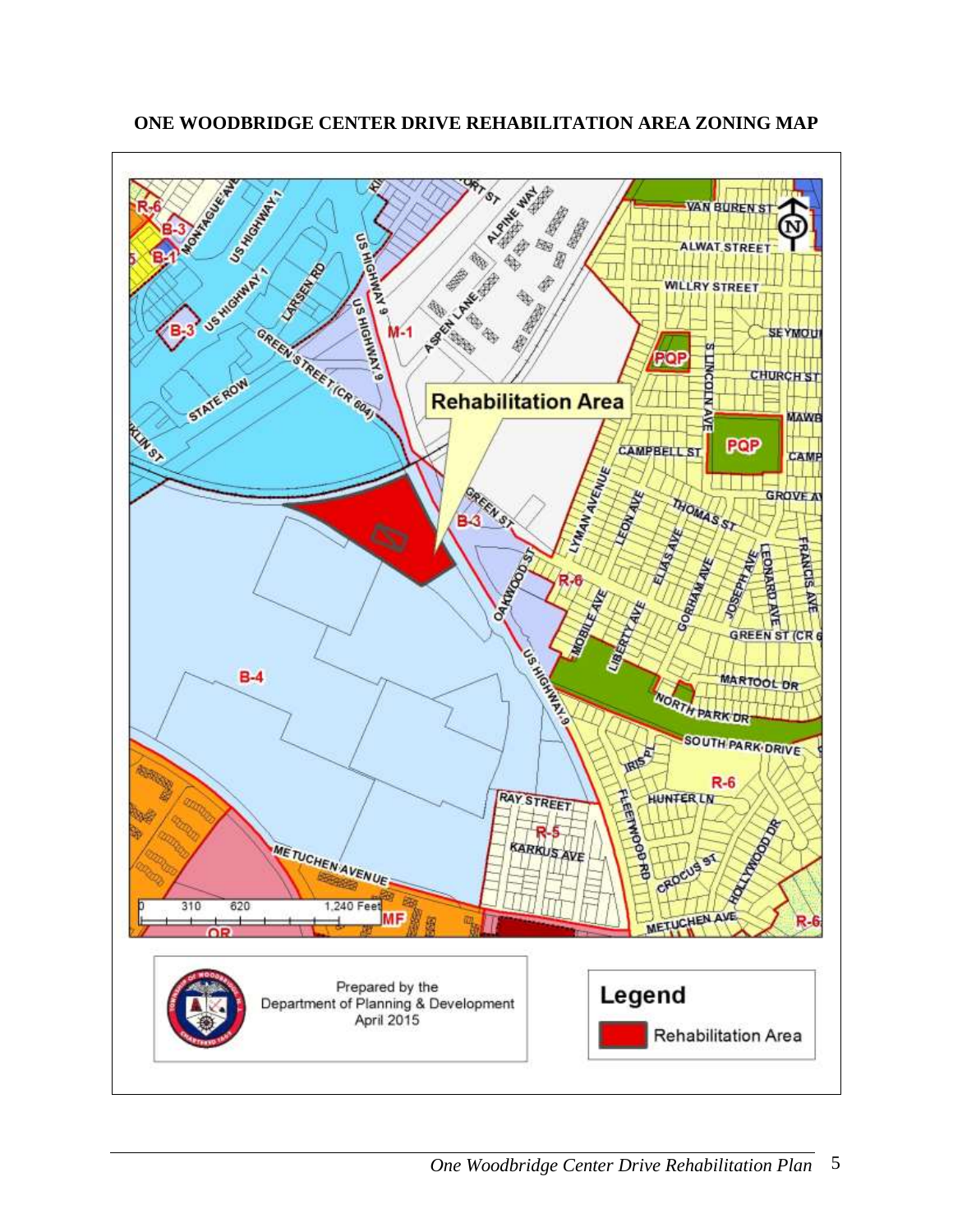#### <span id="page-8-0"></span>**PLAN PRINCIPLES/STRATEGIES**

The Township of Woodbridge is in a position to revitalize and rehabilitate the One Woodbridge Center site. This revitalization can be accomplished by rehabilitating the site into a modern development with mixed-use buildings consisting of residential and commercial uses. Such buildings would provide housing options which reflects market demand and take advantage of the unique location of the site.

This plan applies modern planning principles by promoting compact mixed-use development. The rehabilitation site takes advantage of existing infrastructure. Mixed-use developments use less land and reduce suburban sprawl. Such developments allow people to live, work, shop, and receive services in the same place without the use of an automobile, reducing the amount of carbon dioxide and pollutants in the environment. Additional shopping options exist at the nearby Woodbridge Center Mall, which is anticipated to be a highly walkable destination. Furthermore, nearby bike riding destinations exist, including the Crossroads Shopping Center at the intersection of Main Street and Woodbridge Center Drive and the Woodbridge Community Center.

#### <span id="page-8-1"></span>**PLAN GOALS**

The overall goal of this Rehabilitation Plan is to comprehensively upgrade the former Jewelry Exchange Site and adjacent parcel into a residential development. Specific goals are as follows:

- To rehabilitate and revitalize the Jewelry Exchange site
- To promote appropriate mixed-use development
- To provide a variety of housing opportunities to all persons wanting to live in the community
- To provide higher density housing in a location appropriate for higher density
- To continue the rehabilitation efforts throughout the Township
- To respond to market demands
- To provide for a cohesive mixed use development.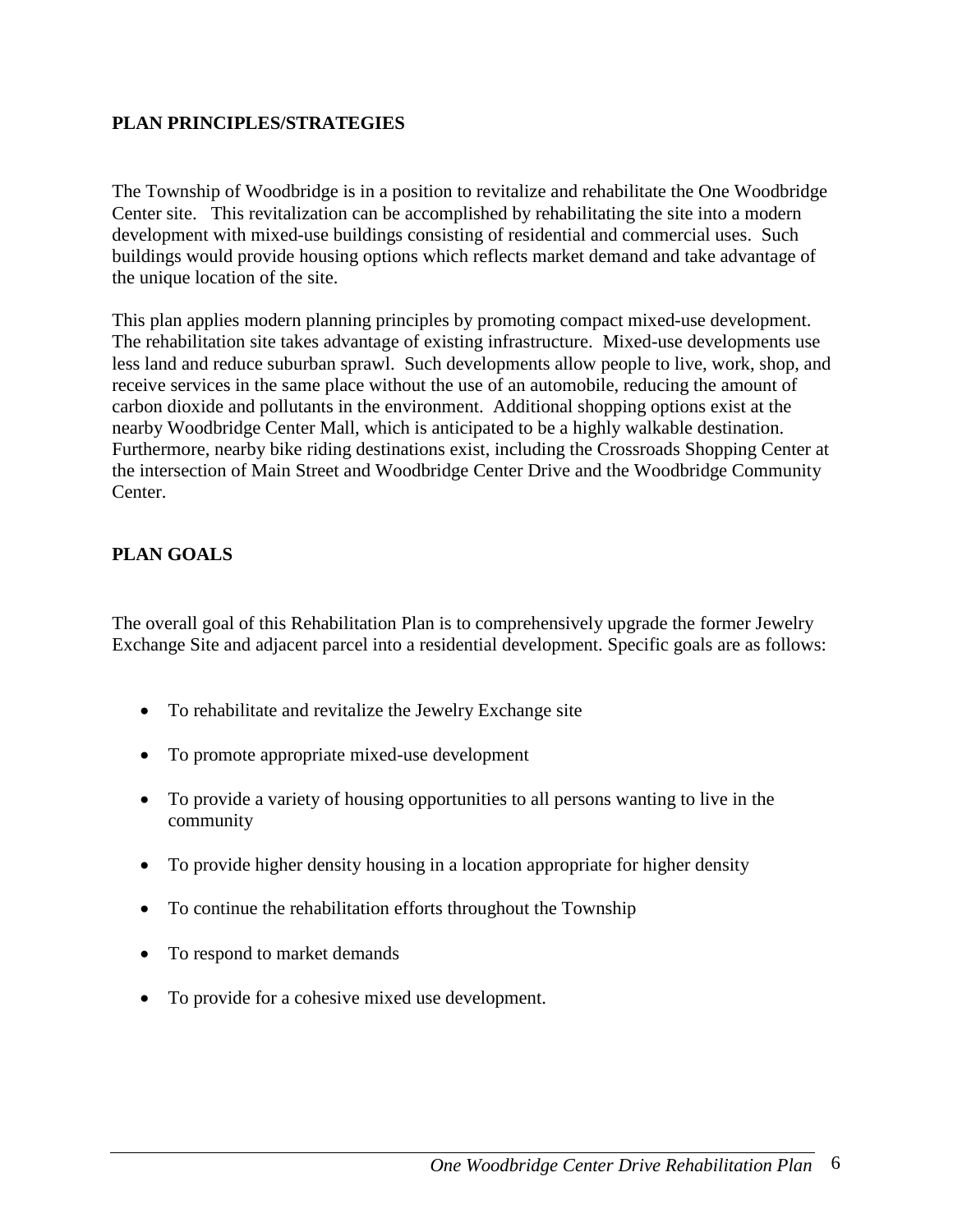## <span id="page-9-0"></span>**RELATIONSHIP OF PLAN TO THE TOWNSHIP LAND DEVELOPMENT ORDINANCE**

This Rehabilitation Plan supersedes the use and bulk provisions of the Township Land Use and Development Regulations (Chapter 150) for the Rehabilitation Area unless specifically referenced. Other Township regulations affecting developments that are in conflict are superseded by this Plan; however, existing engineering standards, performance standards and definitions shall apply.

In connection with site plan or subdivision applications, the Planning Board may grant deviations from the regulations contained within this Rehabilitation Plan where by reason of exceptional narrowness, shallowness or shape of a specific piece of property or by reason of exceptional topographic conditions, pre-existing structures and physical features uniquely affecting a specific piece of property, the strict application of any area, yard, bulk or design objective or regulation adopted pursuant to this Rehabilitation Plan would result in peculiar and exceptional practical difficulties to, or exceptional or undue hardship upon, the developer or redeveloper of such property. The Planning Board may also grant a deviation from the regulations contained within this Plan related to a specific piece of property where the purposes of this Plan would be advanced by such deviation from the strict application of the requirements of this Plan and the benefits of granting the deviation would outweigh any detriments.

The Planning Board may grant exceptions or waivers from design standards from the requirements for site plan or subdivision approval as may be reasonable and within the general purpose and intent of the provisions for site plan review and/or subdivision approval within the Plan, if the literal enforcement of one or more provisions of the Plan is impracticable or would exact undue hardship because of peculiar conditions pertaining to this site. No deviations may be granted under the terms of this section unless such deviations can be granted without resulting in substantial detriment to the public good and will not substantially impair the intent and purpose of the Rehabilitation Plan.

No deviations may be granted which will result in permitting a use that is not a permitted use within this Plan. Any deviation from standards of this Plan that results in a "d" variance pursuant to N.J.S.A. 40:55D-70d shall be addressed as an amendment to the Plan rather than via variance relief through the Township's Zoning Board of Adjustment. An application requesting a deviation from the requirements of this Rehabilitation Plan shall provide public notice of such a application in accordance with the public notice requirement set forth in N.J.S.A. 40:55D-12a.&b. All development must be approved by the Planning Board and shall be submitted through the normal site plan and subdivision procedures as identified by N.J.S.A. 40:55D, et seq.

Final adoption of this Rehabilitation Plan by the Municipal Council shall be considered an amendment to the Township of Woodbridge Land Use and Development Regulations Ordinance and Zoning Map. Unless otherwise defined in the Plan, terms used in this Plan shall have the same meaning as defined in the Township's Land Use and Development Regulations Ordinance.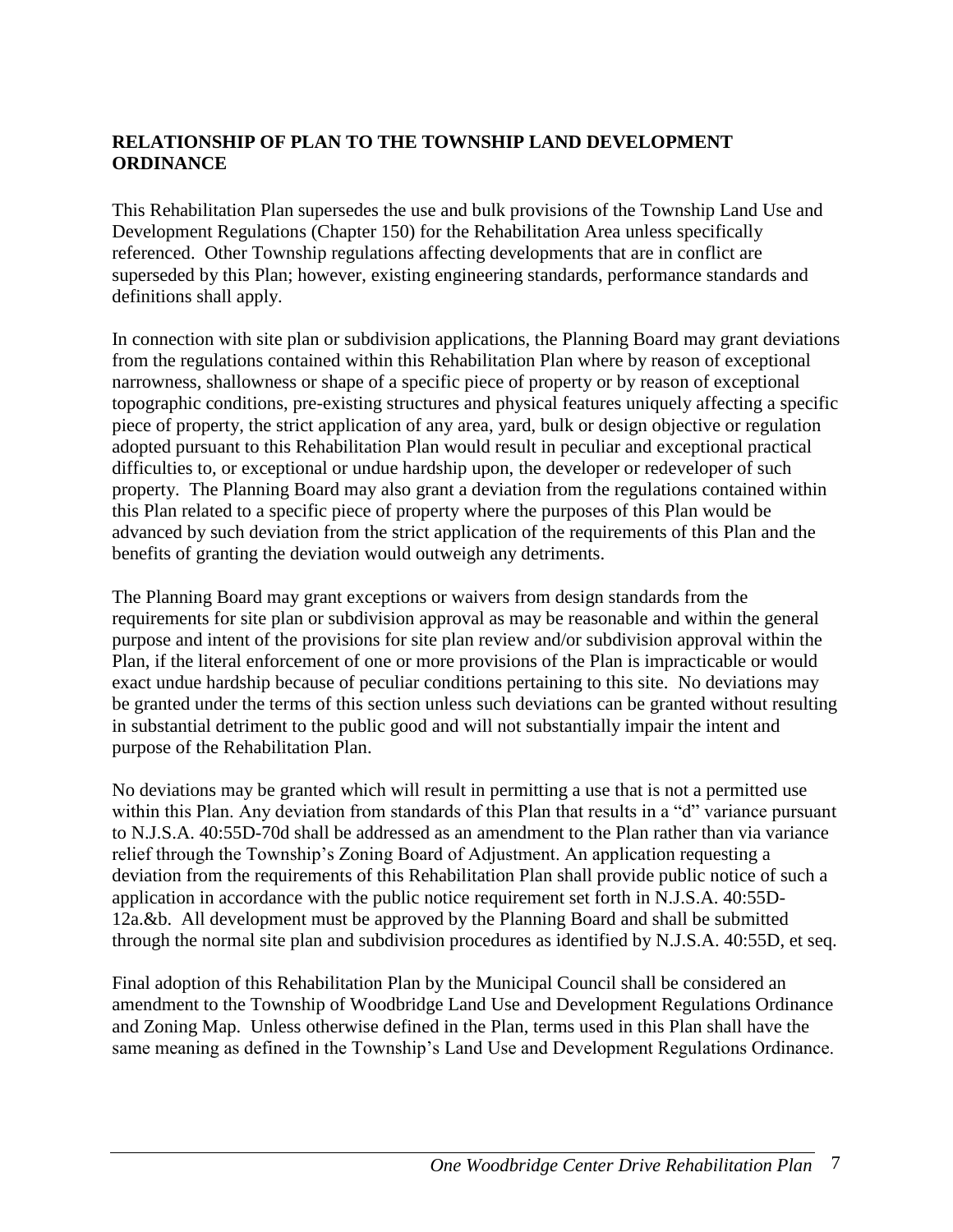#### <span id="page-10-0"></span>**SITE STANDARDS**

A review of the existing conditions in the Rehabilitation Site, together with an assessment of the current zoning, reveals that creation of a rehabilitation zone could be fruitful in facilitating and expediting reconstruction of the site.

Purpose: To provide a mixed-use building(s) and/or wholly residential building(s) with appropriate site improvements, promoting cohesive development of the rehabilitation area. It is the intention of this plan to ensure the existing building is converted to residential units, exclusive of commercial uses on the first floor.

Permitted Uses:

- Commercial uses on first floor only.
- Multi-family residential units on all floors.
- Retail sales and service establishments, including banks, pharmacies and dry cleaning facilities.
- Bars and Restaurants (including take-out and fast food, non-drive-thru).
- Health and fitness facilities, which may include sauna, spa or hot tub facilities, indoor tennis, handball, racquetball, basketball and other sports activities.

Permitted Accessory Uses:

 Uses and structures customary and incidental to the principal use, including but not limited to: meeting rooms, gyms, and other amenities.

Prohibited Uses:

All uses unable to be classified as those specifically permitted.

Principal Buildings:

- Mixed-Use Residential Buildings.
- Residential Buildings.

#### Bulk Standards:

- Minimum lot size: 7 acres:
- Minimum lot width: 600 feet:
- Minimum lot depth: 400 feet;
- Minimum front setback: 45 feet;
- Minimum side setback: 25 feet;
- Minimum rear setback: N/A:
- Maximum building coverage (including principal and accessory buildings): 30%;
- Maximum impervious lot coverage by all buildings and pavement: 85%;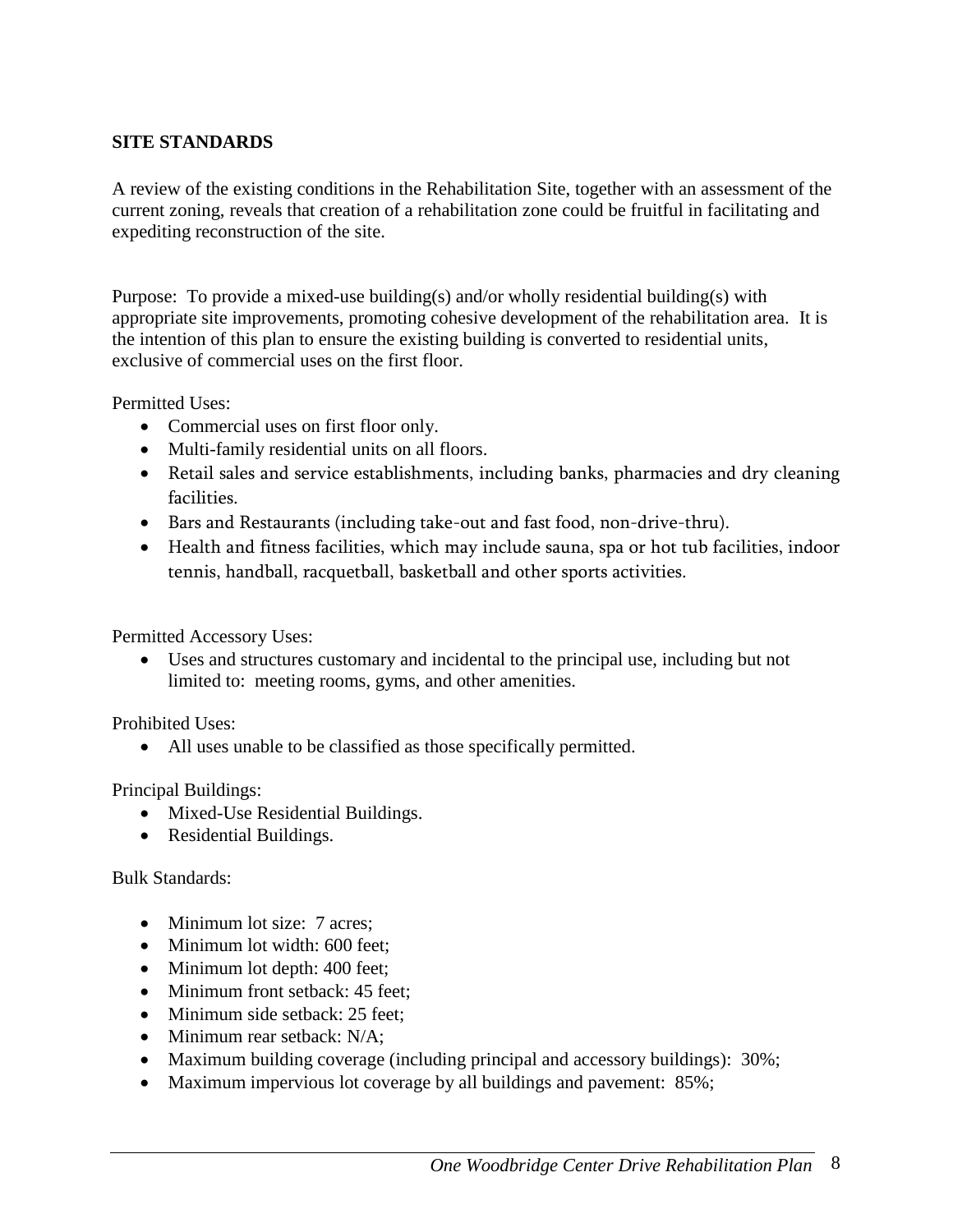- Maximum building height: 13 stories or 132 feet (consistent with the height of One Woodbridge Center Drive), whichever is less.
- Maximum number of principal structures: 2.

Accessory buildings and uses:

Accessory buildings not attached to a principal building shall not exceed 15 feet in height and shall conform to at least the front setback requirement of the principal building.

Parking and Loading Standards:

Off-street parking shall be provided at a minimum rate of:

- Minimum number of parking spaces for residential uses shall comply with the Residential Site Improvement Standards (RSIS).
- Minimum number of parking spaces for commercial uses shall comply with the requirements of the Township's Land Use and Development Ordinance.
- All parking spaces shall be 9 feet by 18 feet. Two-way drive aisles shall have a width of 24 feet.
- Shared parking is required: All off-street parking shall be shared amongst all uses on all parcel(s).

Loading spaces shall be provided at a minimum rate of:

• One (1) space required for every 5,000-20,000 square feet of retail structure

Lighting:

- Pedestrian, bollard lighting, ground-mounted lighting, or other low, glare-controlled fixtures mounted on building or landscape walls shall be used to light pedestrian walkways.
- Accent lighting on buildings is encouraged.
- Lighting shall be shielded to prevent glare on adjacent properties and the surrounding roadways.
- Exterior light fixtures shall be compatible and relate to the architectural character of the buildings on a site. Site lighting shall be provided at the minimum level to accommodate safe pedestrian and vehicular movements without causing any off-site glare.
- Parking lot lights shall not exceed 45 feet in height and shall contain decorative fixtures.
- Exterior light fixtures shall be compatible and relate to the architectural character of the buildings on site. Site lighting shall be provided at the minimum level of 0.5 footcandle to accommodate safe pedestrian and vehicular movements, without causing any off-site glare.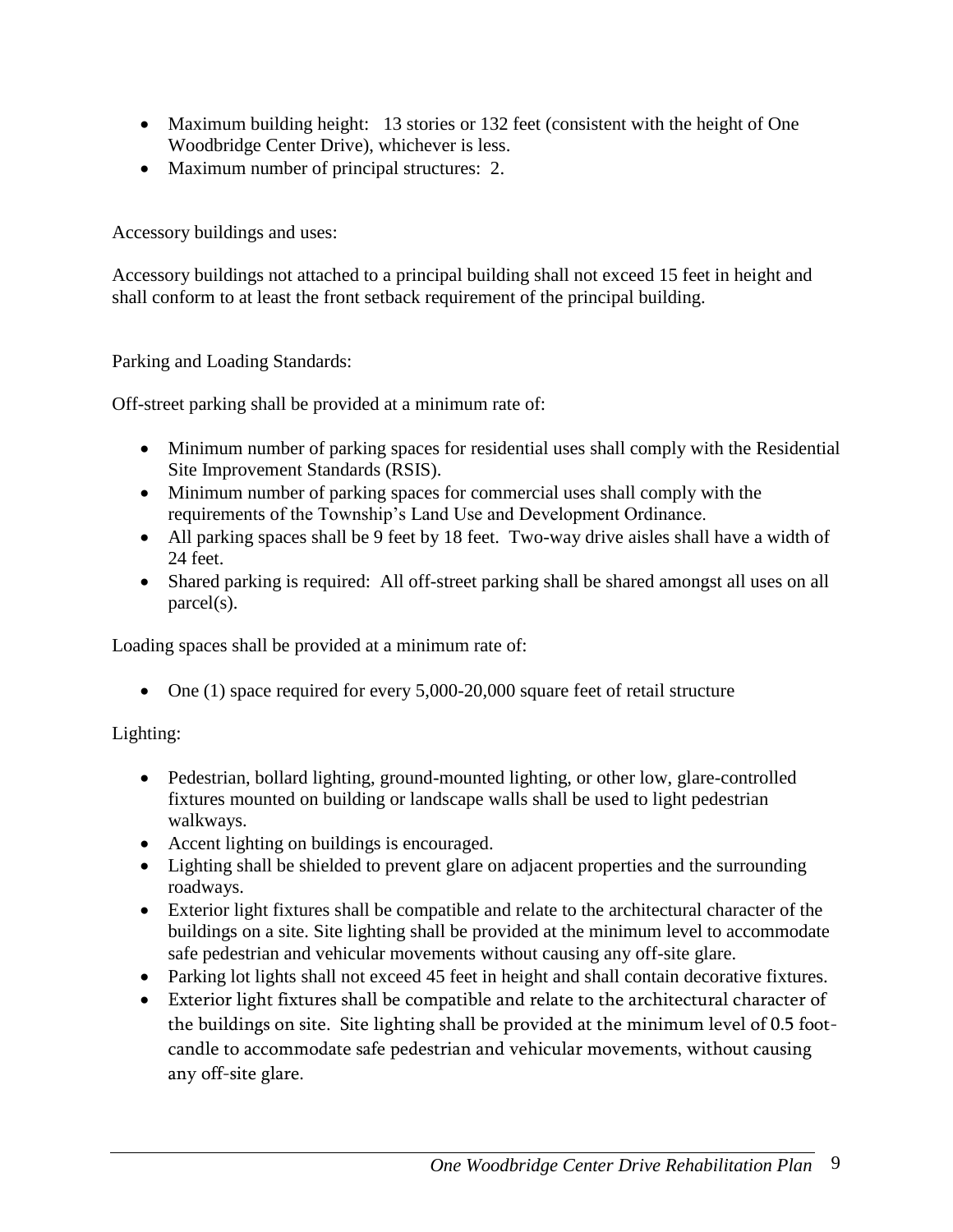Buffering and Landscaping:

- Minimum landscape coverage limits for the Rehabilitation Zone shall be: fifteen percent (15%).
- In calculating the landscaped areas, the areas of plazas, open pedestrian shopping malls, sitting areas, pools, and fountains shall be included.
- All setback areas fronting public roadways shall be defined by a combination of decorative fencing and/or landscaping. The landscaped area within should contain a variety of flowering trees, shrubs, perennials, annuals and bulbs to complement the architecture and provide seasonal interest.
- Landscape design should be integrated into overall site design and plans should include a watering and maintenance schedule for each area.
- Any dumpster shall be screened from public view with fencing and landscaping.

# Green Buildings:

- All buildings are encouraged to be LEED-qualified buildings, and/or employ energy saving construction and utility techniques.
- Proposed energy saving techniques shall be provided as part of architectural plans and renderings.

Loading and Delivery:

- Loading and delivery areas shall be separated from residential parking areas.
- Loading areas, and outside storage shall be located at the side or rear of buildings and shall be properly screened from residential uses.

# Signage:

Signs shall be in harmony and consistent with the architecture of the building and related to the features of the building in terms of location, scale, color, lettering, materials, texture and depth.

The following is permitted:

- Two (2) project identification signs per exit/entrance. Such monument signs shall not exceed six (6) feet in height and shall not exceed ninety (90) square feet total, at a maximum of forty-five (45) square feet per side. Such signage shall be located no closer than 10 feet to any property line, and shall not be located within the sight triangle of any intersection or access drive with a public street. The sign shall incorporate the design and materials that match the architecture of the development.
- Way finding signage to direct visitors toward parking areas, building identification, and building entrances is permitted as appropriate. Way finding signage shall be no greater than ten (10) square feet per sign, at a maximum of five (5) square feet per side.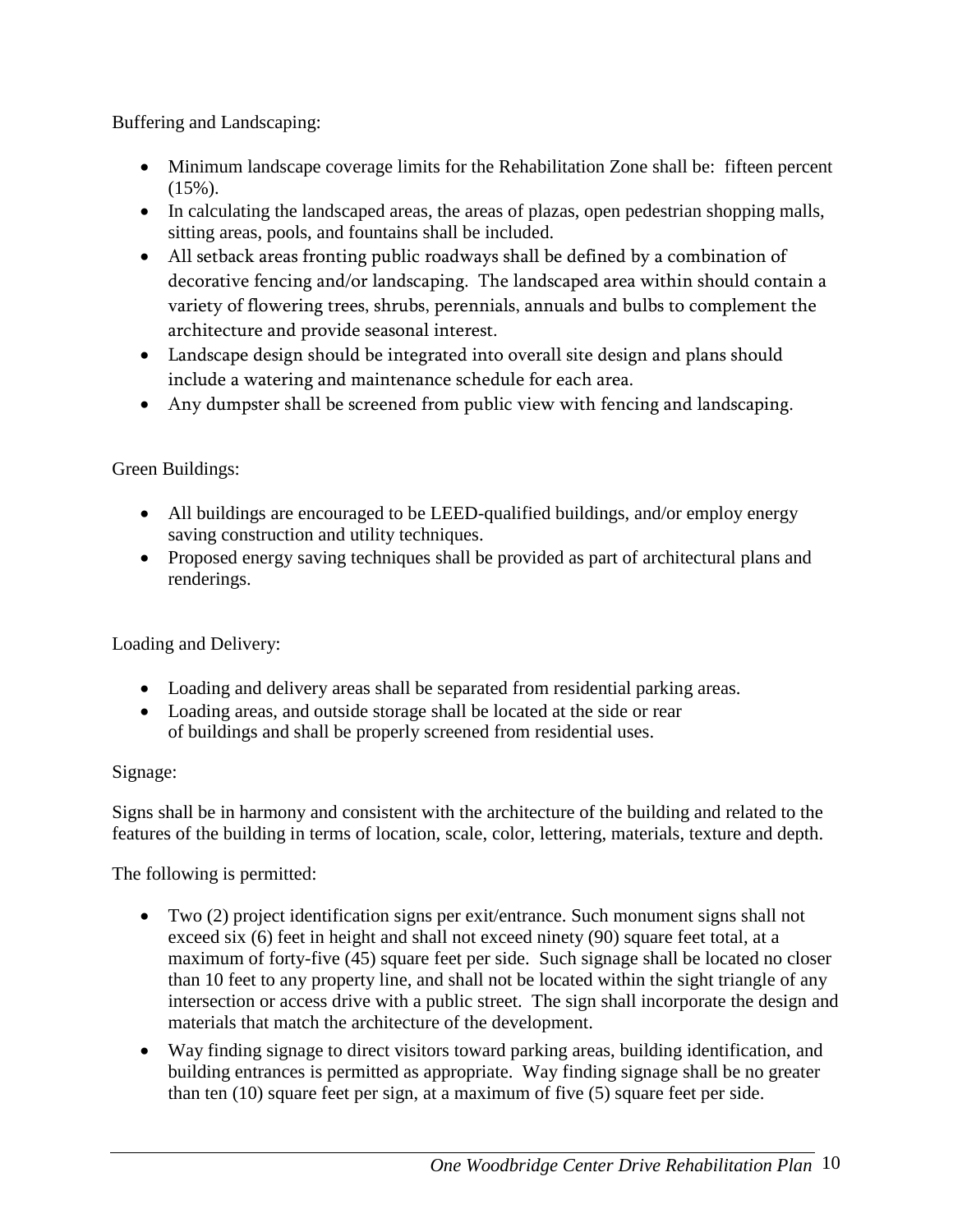- Wall mounted facade signs for commercial and residential uses are permitted. The total area of all façade signs shall not exceed 10% of the total façade square footage.
- All building mounted signage shall be allowed to be black lit or internally lit with side shielding. All lit signage shall be set on a timer switch that will turn lighting off during daylight hours. Such façade signs shall not extend from the face of the wall on which it is attached more than twelve (12) inches. Accent lighting of architectural feature shall be allowed as long as it does not bleed into residential façade openings.
- An existing freestanding identification sign for Woodbridge Center Mall is permitted.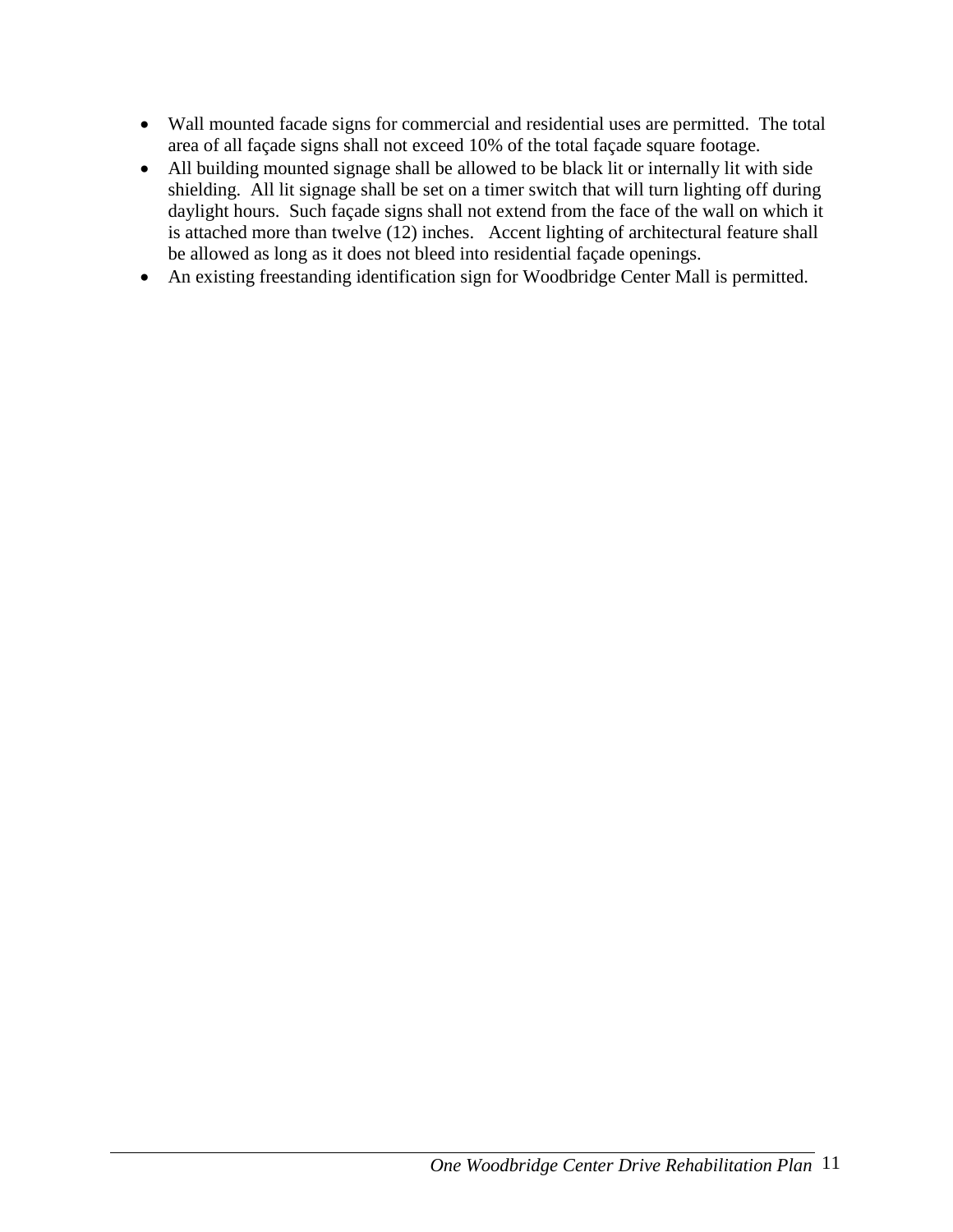# <span id="page-14-0"></span>**PLAN RELATIONSHIP TO OTHER PLANS**

#### **Relationship to the Township Master Plan**

The Township of Woodbridge's last comprehensive Master Plan was prepared in 2009. Relevant goals and objectives from the Master Plan include:

Land Use Plan Element:

- To preserve the existing character consistent with current development patterns through:
	- o Zoning standards that correspond to existing development patterns
- To permit residential uses at appropriate densities in locations accessible to major roadways, commercial services, public facilities and traditional downtowns
- To expand retail and service activities in appropriate locations to meet the future shopping needs of Township residents.
- To discourage strip commercial development through stringent site planning standards, including the use of common driveways, common rear yard parking areas and unified sign plans.
- To continue attracting premier Retail, Industrial and Office end users to the Township.

This Rehabilitation Plan advances the goals and objectives of the Township Master Plan.

#### **Master Plans of Adjacent Municipalities**

The Plan Area is located in the middle of the Woodbridge section of the Township and is not immediately adjacent to the border of neighboring municipalities, and is thus not anticipated to have an adverse impact on development within the surrounding municipalities.

#### **Plans of the Region/State**

Middlesex County Growth Management Strategy (GMS)

Between 1990 and 1995, Middlesex County prepared a three-phase Growth Management Plan to address infrastructure need, regional design system and growth management strategies. The County was subdivided into four regions. Woodbridge Township is located in the northeast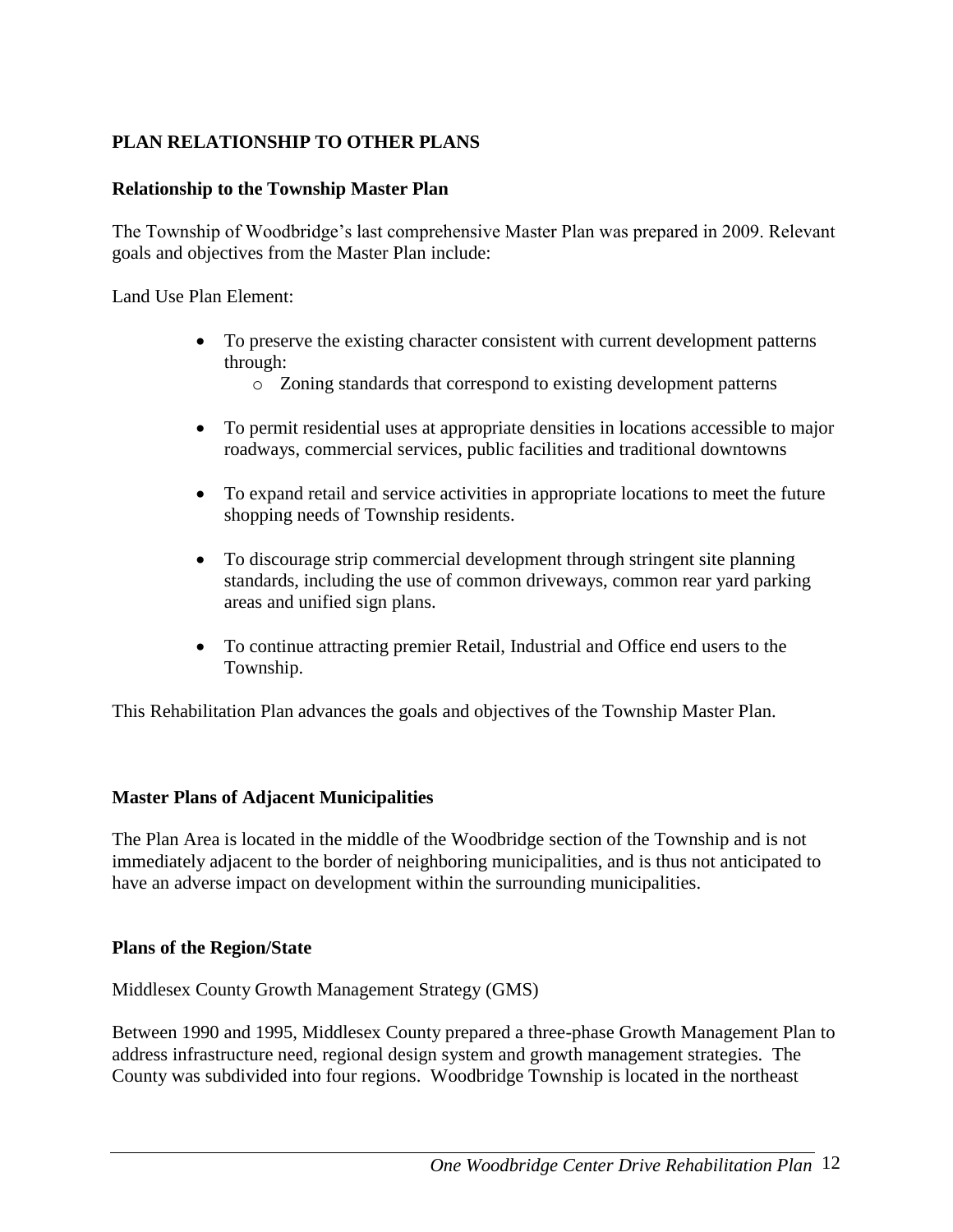region along with the municipalities of Edison Township, the Borough of Metuchen, the Borough of Carteret, the Township of Perth Amboy and the Borough of Highland Park. Phase I of this Strategy found that large public & private investments would be required towards maintaining a significant level of service for projected growth in the County. The report estimates that the highest infrastructure costs facing the County are for maintaining and improving existing sewerage systems, parks and roads. The report determined that this investment could be significantly reduced for utility systems (water  $\&$  sewer) if growth occurred in areas where utilities are already in place.

The next phase in the County's Growth Management Strategy was a Phase II Report which focused on alternative approaches to managing actual growth in Middlesex County. In order to analyze the approaches, five specific case studies were conducted in the report. None of these five areas are located in Woodbridge Township.

The last phase of Middlesex County's Growth Management Strategy was the Phase III Report, which examined four additional case study areas; thereby analyzing nearly all of the potential growth areas in the County. In this Phase, additional techniques by which the County may assist and further coordinate with municipalities in planning and development review were also identified. The Township of Woodbridge was included in three study areas. The Metropark Case Study Area includes portions of Iselin, Menlo Park Terrace, Fords, and Woodbridge Proper. The Raritan Center Case Study Area includes portions of Keasbey and Fords. The Arthur Kill/Raritan Bay Case Study Area includes portions of Keasbey, Fords, Hopelawn, Woodbridge Proper, Sewaren, and Port Reading.

Where relevant, this Rehabilitation Plan is consistent with the recommendations discussed in the Middlesex County Growth Management Strategy.

New Jersey State Development & Redevelopment Plan

This Rehabilitation Plan is consistent with, and would effectuate, the plans and policies of the New Jersey State Development and Redevelopment Plan (SDRP), adopted in 2001. The SDRP is a unique document that guides State-level development and redevelopment policy as well as local and regional planning efforts. This Plan is consistent with the following statewide goals in the SDRP:

- Revitalize the State's cities and towns.
- Promote beneficial economic growth, development and renewal for all residents of New Jersey.
- Protect the environment, prevent and clean up pollution.
- Ensure sound and integrated planning and implementation statewide.

The SDRP also includes a State Plan Policy Map, which divides the state into regions, known as Planning Areas, and includes specific goals for each area. The Policy Map also identifies "Centers," locations into which development is to be directed, and "Environs," areas to be protected from future growth. The Township of Woodbridge falls within the 'Metropolitan